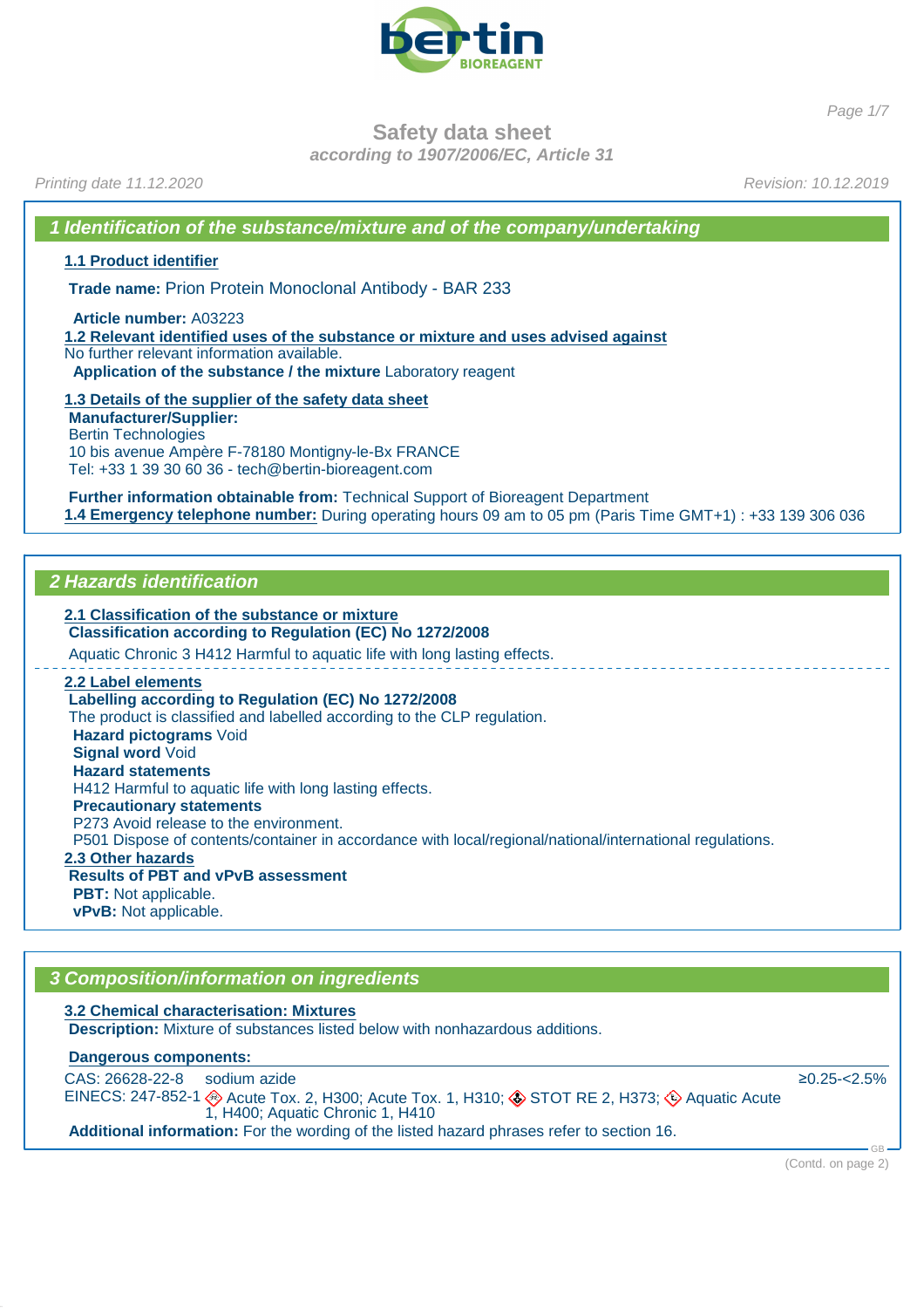## **Safety data sheet according to 1907/2006/EC, Article 31**

Printing date 11.12.2020 Revision: 10.12.2019

## **Trade name:** Prion Protein Monoclonal Antibody - BAR 233

(Contd. of page 1)

## **4 First aid measures**

**4.1 Description of first aid measures**

**After inhalation:** Supply fresh air; consult doctor in case of complaints.

**After skin contact:** Generally the product does not irritate the skin.

**After eye contact:** Rinse opened eye for several minutes under running water.

**After swallowing:** If symptoms persist consult doctor.

**4.2 Most important symptoms and effects, both acute and delayed** No further relevant information available.

**4.3 Indication of any immediate medical attention and special treatment needed**

No further relevant information available.

## **5 Firefighting measures**

**5.1 Extinguishing media**

**Suitable extinguishing agents:** Use fire extinguishing methods suitable to surrounding conditions. **5.2 Special hazards arising from the substance or mixture** No further relevant information available.

**5.3 Advice for firefighters**

**Protective equipment:** No special measures required.

## \* **6 Accidental release measures**

**6.1 Personal precautions, protective equipment and emergency procedures** Not required.

**6.2 Environmental precautions:**

Do not allow product to reach sewage system or any water course.

Inform respective authorities in case of seepage into water course or sewage system.

Do not allow to enter sewers/ surface or ground water.

**6.3 Methods and material for containment and cleaning up:**

Dispose contaminated material as waste according to item 13.

**6.4 Reference to other sections**

See Section 7 for information on safe handling.

See Section 8 for information on personal protection equipment.

See Section 13 for disposal information.

## **7 Handling and storage**

**7.1 Precautions for safe handling** No special precautions are necessary if used correctly. **Information about fire - and explosion protection:** No special measures required.

**7.2 Conditions for safe storage, including any incompatibilities**

**Storage:**

**Requirements to be met by storerooms and receptacles:** No special requirements.

**Information about storage in one common storage facility:** Not required.

**Further information about storage conditions:** None.

**Recommended storage temperature:** -20 °C

**7.3 Specific end use(s)** No further relevant information available.

**8 Exposure controls/personal protection**

## **8.1 Control parameters**

**Additional information about design of technical facilities:** No further data; see item 7.

(Contd. on page 3)

.<br>CR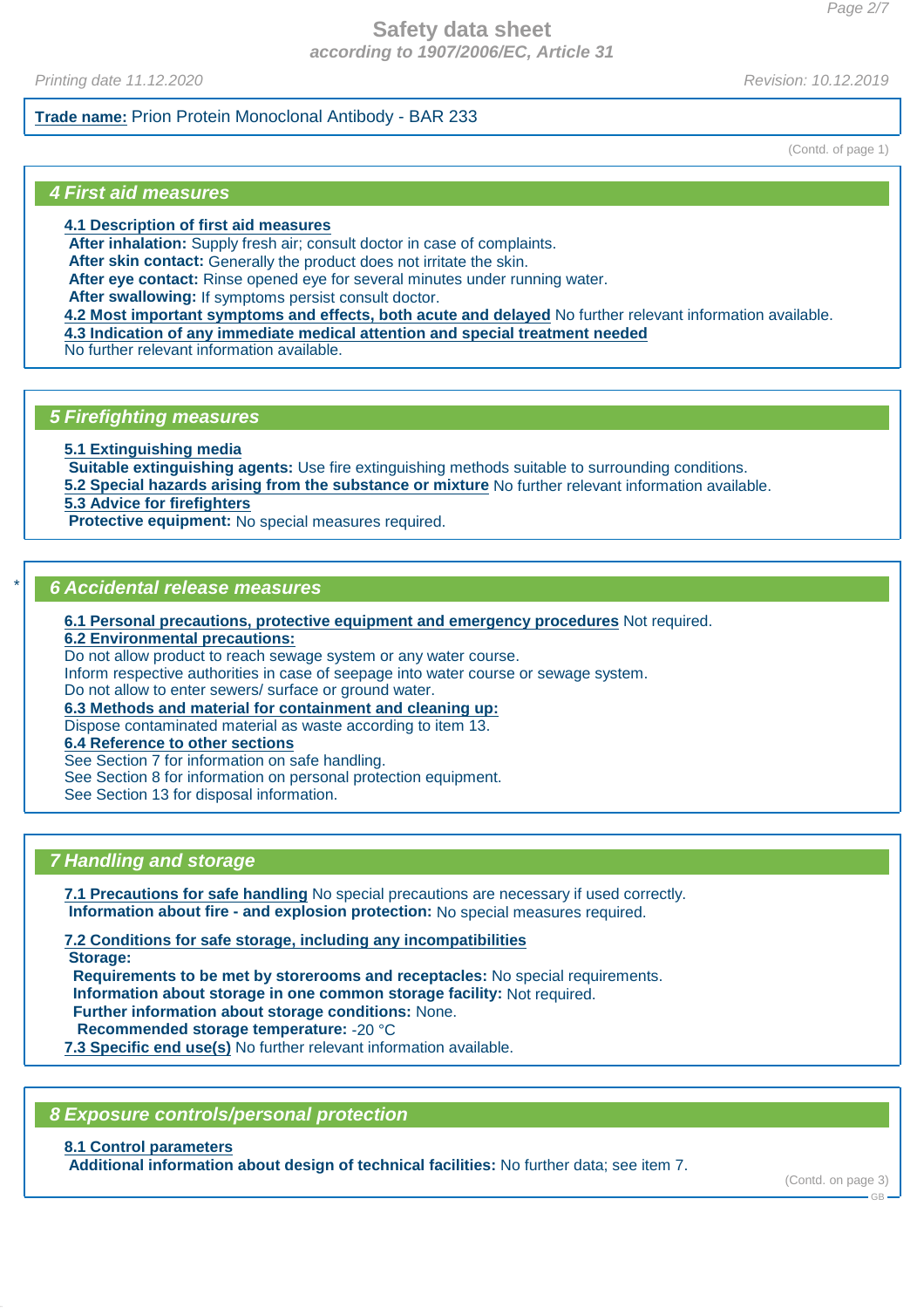## **Safety data sheet according to 1907/2006/EC, Article 31**

Printing date 11.12.2020 **Revision: 10.12.2019** 

## **Trade name:** Prion Protein Monoclonal Antibody - BAR 233

| (Contd. of page 2)                                                                                                                   |  |
|--------------------------------------------------------------------------------------------------------------------------------------|--|
| Ingredients with limit values that require monitoring at the workplace:                                                              |  |
| CAS: 26628-22-8 sodium azide                                                                                                         |  |
| WEL Short-term value: 0.3 mg/m <sup>3</sup>                                                                                          |  |
| Long-term value: 0.1 mg/m <sup>3</sup>                                                                                               |  |
| $(as\, NaN3), Sk$                                                                                                                    |  |
| Additional information: The lists valid during the making were used as basis.                                                        |  |
| <b>8.2 Exposure controls</b>                                                                                                         |  |
| <b>Personal protective equipment:</b>                                                                                                |  |
| General protective and hygienic measures: Wash hands before breaks and at the end of work.                                           |  |
| <b>Respiratory protection: Not required.</b>                                                                                         |  |
| <b>Protection of hands:</b>                                                                                                          |  |
| The glove material has to be impermeable and resistant to the product/ the substance/ the preparation.                               |  |
| Due to missing tests no recommendation to the glove material can be given for the product/ the preparation/ the<br>chemical mixture. |  |
| Selection of the glove material on consideration of the penetration times, rates of diffusion and the degradation                    |  |
| <b>Material of gloves</b>                                                                                                            |  |
| The selection of the suitable gloves does not only depend on the material, but also on further marks of quality and                  |  |
| varies from manufacturer to manufacturer. As the product is a preparation of several substances, the resistance of the               |  |
| glove material can not be calculated in advance and has therefore to be checked prior to the application.                            |  |
| Penetration time of glove material                                                                                                   |  |
| The exact break through time has to be found out by the manufacturer of the protective gloves and has to be<br>observed.             |  |
| Eve protection: Not required                                                                                                         |  |

**Eye protection:** Not required.

| 9 Physical and chemical properties                                                                                    |                                               |                    |
|-----------------------------------------------------------------------------------------------------------------------|-----------------------------------------------|--------------------|
| 9.1 Information on basic physical and chemical properties                                                             |                                               |                    |
| <b>General Information</b><br><b>Appearance:</b>                                                                      |                                               |                    |
| Form:                                                                                                                 | Solid                                         |                    |
| Colour:                                                                                                               | <b>White</b>                                  |                    |
| Odour:                                                                                                                | Uncharacteristic.                             |                    |
| <b>Odour threshold:</b>                                                                                               | Not determined.                               |                    |
| pH-value:                                                                                                             | Not applicable.                               |                    |
| <b>Change in condition</b><br><b>Melting point/freezing point:</b><br>Initial boiling point and boiling range: 100 °C | Undetermined.                                 |                    |
| <b>Flash point:</b>                                                                                                   | Not applicable.                               |                    |
| <b>Flammability (solid, gas):</b>                                                                                     | Not determined.                               |                    |
| <b>Decomposition temperature:</b>                                                                                     | Not determined.                               |                    |
| <b>Auto-ignition temperature:</b>                                                                                     | Product is not selfigniting.                  |                    |
| <b>Explosive properties:</b>                                                                                          | Product does not present an explosion hazard. |                    |
| <b>Explosion limits:</b><br>Lower:<br><b>Upper:</b>                                                                   | Not determined.<br>Not determined.            |                    |
| <b>Vapour pressure:</b>                                                                                               | Not applicable.                               |                    |
| <b>Density:</b><br><b>Relative density</b>                                                                            | Not determined.<br>Not determined.            | (Contd. on page 4) |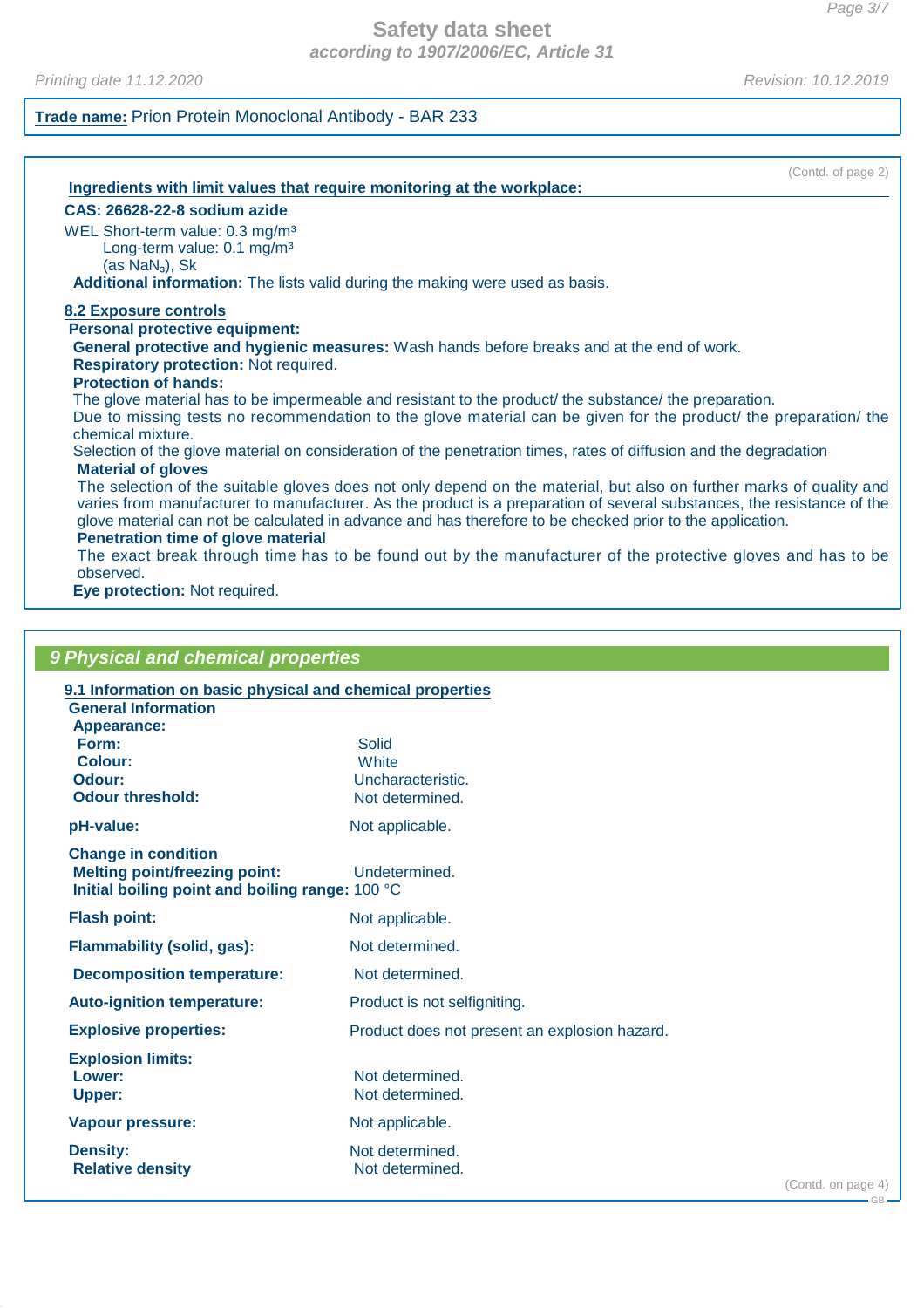Printing date 11.12.2020 Revision: 10.12.2019

## **Trade name:** Prion Protein Monoclonal Antibody - BAR 233

| <b>Vapour density</b><br><b>Evaporation rate</b>          | Not applicable.<br>Not applicable.         | (Contd. of page 3) |
|-----------------------------------------------------------|--------------------------------------------|--------------------|
| <b>Solubility in / Miscibility with</b><br>water:         | Soluble.                                   |                    |
| Partition coefficient: n-octanol/water: Not determined.   |                                            |                    |
| <b>Viscosity:</b><br><b>Dynamic:</b><br><b>Kinematic:</b> | Not applicable.<br>Not applicable.         |                    |
| <b>Solvent content:</b>                                   |                                            |                    |
| <b>Solids content:</b>                                    | 100.0%                                     |                    |
| 9.2 Other information                                     | No further relevant information available. |                    |

## **10 Stability and reactivity**

**10.1 Reactivity** No further relevant information available.

**10.2 Chemical stability**

**Thermal decomposition / conditions to be avoided:** No decomposition if used according to specifications.

**10.3 Possibility of hazardous reactions** No dangerous reactions known.

**10.4 Conditions to avoid** No further relevant information available.

**10.5 Incompatible materials:** No further relevant information available.

**10.6 Hazardous decomposition products:** No dangerous decomposition products known.

## **11 Toxicological information**

**11.1 Information on toxicological effects**

**Acute toxicity** Based on available data, the classification criteria are not met. **LD/LC50 values relevant for classification:** 

#### **CAS: 26628-22-8 sodium azide**

Oral LD50 27 mg/kg (rat)

Dermal LD50 20 mg/kg (rabbit)

#### **Primary irritant effect:**

**Skin corrosion/irritation** Based on available data, the classification criteria are not met. **Serious eye damage/irritation** Based on available data, the classification criteria are not met. **Respiratory or skin sensitisation** Based on available data, the classification criteria are not met. **Additional toxicological information:**

## **CMR effects (carcinogenity, mutagenicity and toxicity for reproduction)**

**Germ cell mutagenicity** Based on available data, the classification criteria are not met. **Carcinogenicity** Based on available data, the classification criteria are not met. **Reproductive toxicity** Based on available data, the classification criteria are not met. **STOT-single exposure** Based on available data, the classification criteria are not met. **STOT-repeated exposure** Based on available data, the classification criteria are not met. **Aspiration hazard** Based on available data, the classification criteria are not met.

(Contd. on page 5)

GB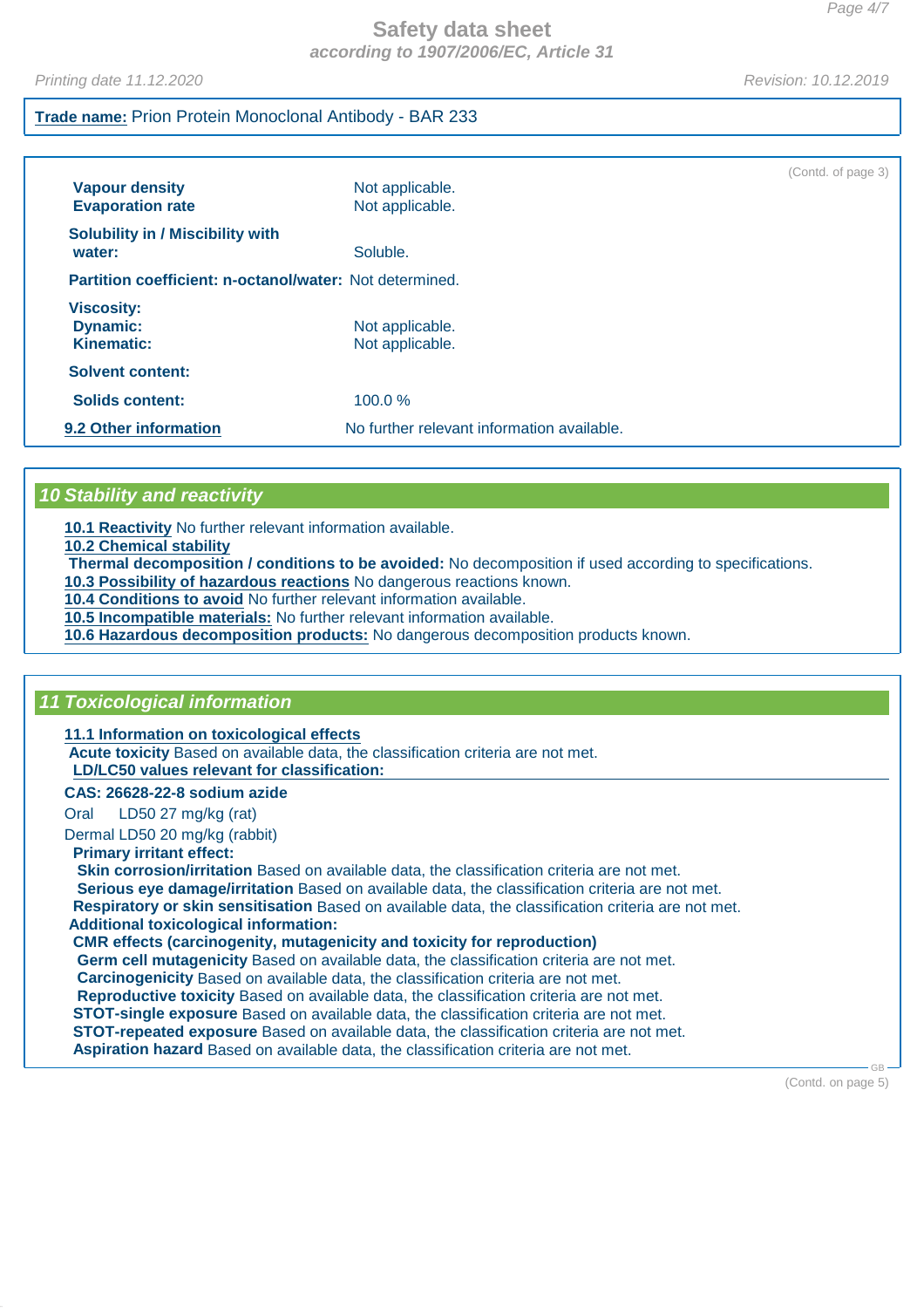## **Safety data sheet according to 1907/2006/EC, Article 31**

Printing date 11.12.2020 Revision: 10.12.2019

## **Trade name:** Prion Protein Monoclonal Antibody - BAR 233

(Contd. of page 4)

## **12 Ecological information**

## **12.1 Toxicity**

#### **Aquatic toxicity: CAS: 26628-22-8 sodium azide**

EC50 96h (static) 0.35 mg/l (Pseudokirchneriella subcapitata)

LC50 96h 5.46 mg/l (Pimephales promelas)

**12.2 Persistence and degradability** No further relevant information available.

**12.3 Bioaccumulative potential** No further relevant information available.

**12.4 Mobility in soil** No further relevant information available.

**Ecotoxical effects:**

**Remark:** Harmful to fish

# **Additional ecological information:**

**General notes:**

Water hazard class 1 (German Regulation) (Self-assessment): slightly hazardous for water

Do not allow undiluted product or large quantities of it to reach ground water, water course or sewage system. Harmful to aquatic organisms

## **12.5 Results of PBT and vPvB assessment**

**PBT:** Not applicable.

**vPvB:** Not applicable.

**12.6 Other adverse effects** No further relevant information available.

## **13 Disposal considerations**

## **13.1 Waste treatment methods**

**Recommendation**

Must not be disposed together with household garbage. Do not allow product to reach sewage system.

**European waste catalogue** 

HP6 Acute Toxicity

HP14 Ecotoxic

#### **Uncleaned packaging:**

**Recommendation:** Disposal must be made according to official regulations. **Recommended cleansing agents:** Water, if necessary together with cleansing agents.

## **14 Transport information**

| 14.1 UN-Number                                         |                 |
|--------------------------------------------------------|-----------------|
| ADR, ADN, IMDG, IATA                                   | not regulated   |
| 14.2 UN proper shipping name                           |                 |
| ADR, ADN, IMDG, IATA                                   | not regulated   |
| 14.3 Transport hazard class(es)                        |                 |
| ADR, ADN, IMDG, IATA                                   |                 |
| <b>Class</b>                                           | not regulated   |
| <b>14.4 Packing group</b>                              |                 |
| <b>ADR, IMDG, IATA</b>                                 | not regulated   |
| <b>14.5 Environmental hazards:</b>                     | Not applicable. |
| <b>14.6 Special precautions for user</b>               | Not applicable. |
| 14.7 Transport in bulk according to Annex II of Marpol |                 |
| and the <b>IBC</b> Code                                | Not applicable. |
|                                                        |                 |

(Contd. on page 6)

 $C<sub>B</sub>$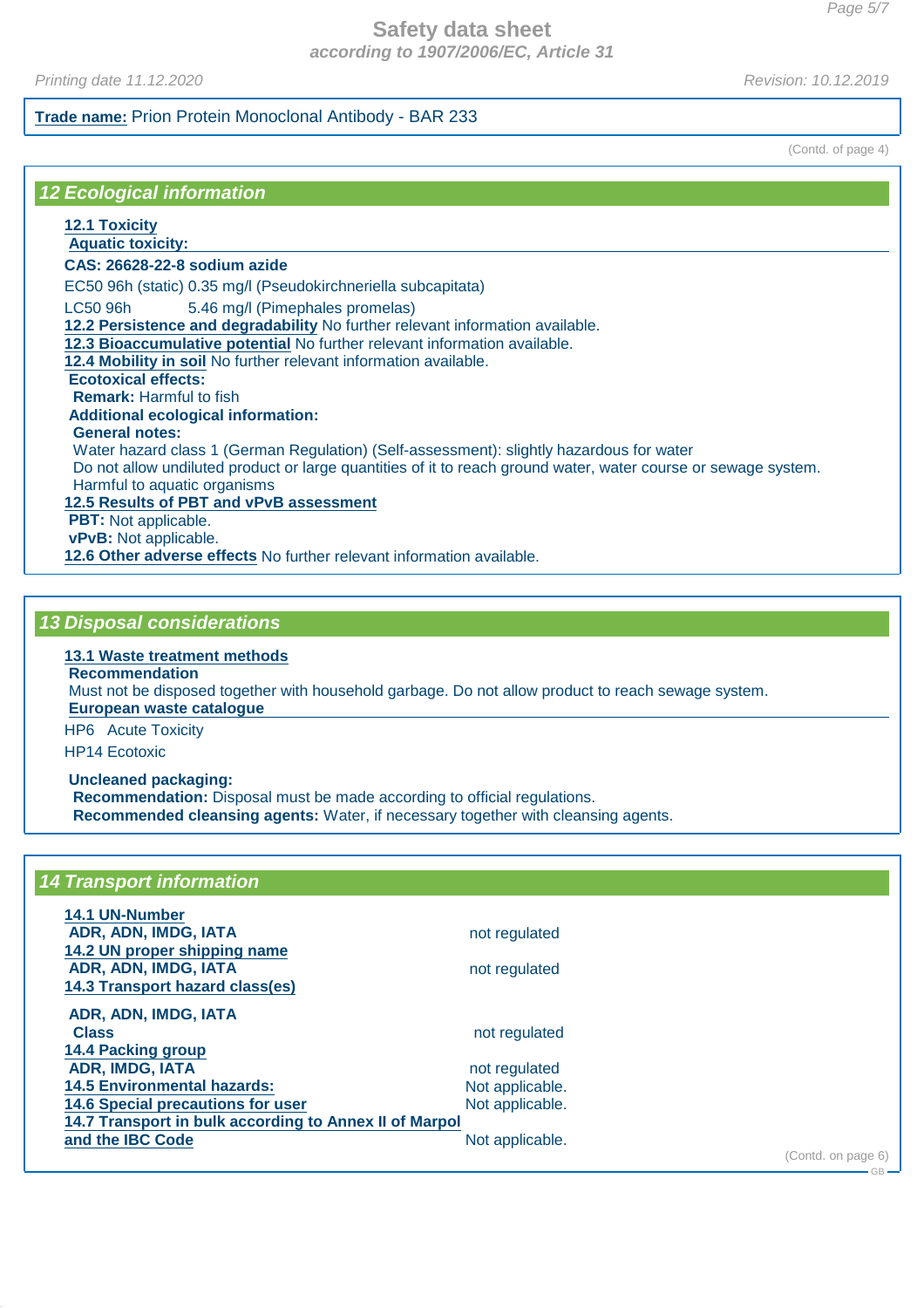Printing date 11.12.2020 Revision: 10.12.2019

## **Trade name:** Prion Protein Monoclonal Antibody - BAR 233

(Contd. of page 5) **Transport/Additional information: IATA Remarks: Remarks: Remarks: Remarks: Remarks: When sold in quantities of less than or equal to 1mL or 1g** with an Excepted Quantity Code of E1, E2, E3, E4 or E5, this item meets the De Minimis Quantites exemption, per IATA 2.6.10. Therefore packaging does not have to be labeled as Dangerous Goods/Excepted Quantity **UN "Model Regulation":** not regulated

## **15 Regulatory information**

**15.1 Safety, health and environmental regulations/legislation specific for the substance or mixture**

**Directive 2012/18/EU**

**Named dangerous substances - ANNEX I** None of the ingredients is listed.

DIRECTIVE 2011/65/EU on the restriction of the use of certain hazardous substances in electrical and **electronic equipment – Annex II**

None of the ingredients is listed.

**15.2 Chemical safety assessment:** A Chemical Safety Assessment has not been carried out.

## **16 Other information**

This information is based on our present knowledge. However, this shall not constitute a guarantee for any specific product features and shall not establish a legally valid contractual relationship. License is granted to make unlimited paper copies of this document for internal use only.

This Material Safety Data Sheet contains data necessary to ensure safety, health and environmental protection in working with chemical substances. The above-stated data match the contemporary state of knowledge and experience and are in coincidence with legal regulations currently in effect. This product is a laboratory reagent and can be solely used by persons with dédicated education at their own risk.

This product is designed for Research and Development use only. Not for drug for human nor veterinary or other uses. The manufacturer has no responsibility for damage caused by unsuitable use or by disrespecting the enclosed working instructions.

The above information is believed to be current and accurate; however, Bertin Technologies makes no warranty with respect to such information and assumes no liability for any loss or injury which may result from the use of this information. Users should conduct their own investigations to determine the suitability of the information.

#### **Relevant phrases**

H300 Fatal if swallowed.

H310 Fatal in contact with skin.

H373 May cause damage to organs through prolonged or repeated exposure.

H400 Very toxic to aquatic life.

H410 Very toxic to aquatic life with long lasting effects.

**Contact:** tech@bertin-bioreagent.com

#### **Abbreviations and acronyms:**

ADR: Accord européen sur le transport des marchandises dangereuses par Route (European Agreement concerning the International Carriage of Dangerous Goods by Road)

IMDG: International Maritime Code for Dangerous Goods

IATA: International Air Transport Association

GHS: Globally Harmonised System of Classification and Labelling of Chemicals

EINECS: European Inventory of Existing Commercial Chemical Substances ELINCS: European List of Notified Chemical Substances

CAS: Chemical Abstracts Service (division of the American Chemical Society)

(Contd. on page 7)

GB